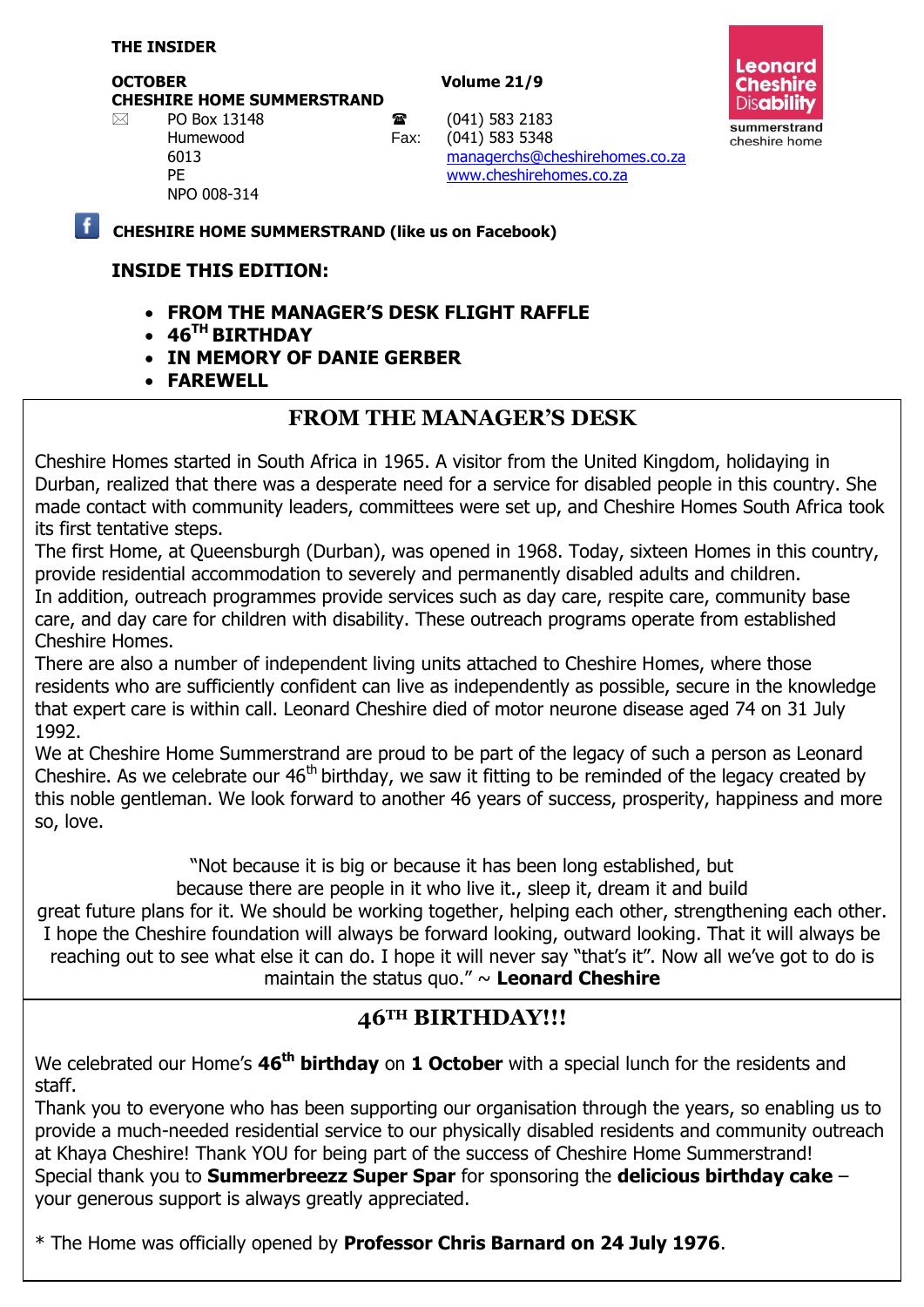# **LEONARD CHESHIRE**

Leonard Cheshire as he wanted to be addressed, the **founder of the Cheshire organisation**, was born on the 7 September 1917 in the town of Chester, in the County of Cheshire, in England.

Leonard Cheshire was brought up in his parent's home near Oxford. After his schooling he attended Oxford University where he, apart from his studies in jurisprudence, also learnt basic flying skills at the Oxford University Air Squadron.

After this he received a commission as a pilot Officer with the Royal Air Force Reserve, which stood him in good stead when the Second World War broke out.

When war broke out Leonard Cheshire joined the Royal Air Force on 7 October 1937 flying medium bombers. In 1940 he was awarded the Distinguished Flying Order for flying his damaged bomber safely back to base. By March 1942 Leonard Cheshire was promoted to squadron Leader and by March 1943 to Acting Group Captain of 617 Squadron flying Lancaster Bombers, the legendary "Dambuster Squadron". He was the youngest Group Captain in the Service.

He was one of the most highly decorated servicemen of the Second World War. His awards for service, bravery and leadership in the War included the Victoria Cross which is the highest accolade that can be given to a British serviceman.

Leonard Cheshire resigned from the RAF in 1946. Two years later, he was contacted by a fellow serviceman, Arthur Dykes, who was hospitalised as he had terminal cancer with no home to go to. Leonard Cheshire took him into his Home "Le Court" and nursed him until his death. Leonard Cheshire realised he had been one of the lucky pilots who had survived the war.

He was seized with a desire to make the world a better place and this started a lifetime of humanitarian work with persons who had physical disabilities. From such a small and unplanned beginning the worldwide Cheshire organization was started in England in 1948. The organisation has grown today there are Cheshire organisations and Homes in 52 countries worldwide, with a total of over 200 residential services.

His objective was to now fight injustice and work towards a society in which everyone had equal rights and values – a service to those who, because of their disability, did not have the rights and opportunities they deserved.

## **IN MEMORY OF DANIEL JACOBUS GERBER 8 AUGUST 1957 – 20 AUGUST 2021**



Dear Danie (63) peacefully passed away on 20 August at the Home. Danie was diagnosed with Multiple Sclerosis in 1996 and spent the last 14 years at the Home as part of our Cheshire Family. He had a very long and hard battle with the disease and fought bravely until the end.

When Danie moved in in July 2007, the very first thing everyone noticed about him, was his beautiful genuine smile. He was most appreciative towards staff and fellow residents for their love and care and hardly ever complained – every "thank you" was always followed with his familiar wide smile. Danie was such a kind-hearted gentleman, always friendly and grateful for every new day, no matter how difficult his physical circumstances!

He loved attending sing-a-long entertainment mornings with visitors from church and various other organisations and would "soak up the moment" by closing his eyes while listening to all the well-known tunes. He so enjoyed special event days at the Home and participating in walks and other outdoor activities was always a highlight for him.

Our deepest condolences to his family and friends – his presence here at the Home will be sorely missed, but the memories he had left behind will remain in the hearts of those who loved and cared for him! Rest in peace dear Danie!

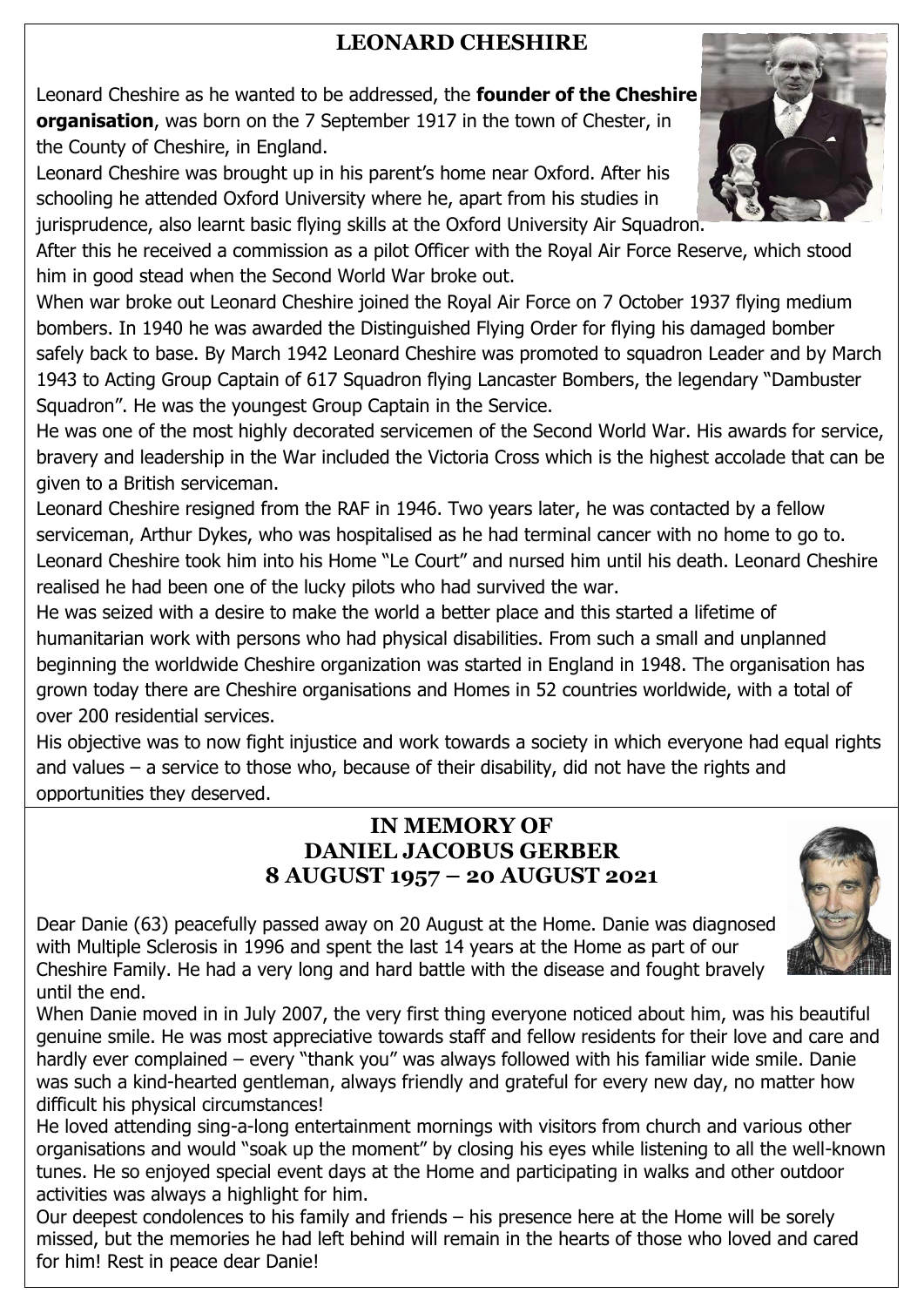| <b>FUNDRAISING REPORT (AUGUST 2021)</b>                                                                                                                                    |                                                                         | 300 CLUB 2021                                                                                                                                                                                                                                                                                                                                |
|----------------------------------------------------------------------------------------------------------------------------------------------------------------------------|-------------------------------------------------------------------------|----------------------------------------------------------------------------------------------------------------------------------------------------------------------------------------------------------------------------------------------------------------------------------------------------------------------------------------------|
| <b>FUNDRAISING:</b><br><b>WOT NOT SHOP</b><br><b>CLOTHES GALORE</b><br><b>COFFEE SHOP</b><br><b>WOK</b><br><b>FLIGHT TICKETS</b><br>LORENZO CORDANI<br><b>BABY BLANKET</b> | R 24 850<br>R 12 891<br>R 2 437<br>R 400<br>R 1 600<br>R 250<br>R 1 800 | Our 300 Club fees are a once-off payment of R120<br>per year. There are monthly draws of R300 (1st),<br>R150 $(2nd)$ , and R75 $(3rd)$ for members!<br>We are aiming to have 300 members for 2021 and<br>we already have 109 members to date (1 October)! At<br>the end of each year one lucky member stand the<br>chance of winning R1 000! |
| <b>DONATIONS:</b><br><b>K SUBRAMONY</b><br>KITTY DE ROER<br><b>MAXI JACHENS</b><br><b>HA KENDALL TRUST</b><br>EDGE FINANCIAL GROUP<br><b>GFM</b><br><b>MY SCHOOL CARD</b>  | R 100<br>R 400<br>R 300<br>R 916<br>R 1 000<br>R 7 500<br>R 599         | <b>PLEASE SUPPORT THIS FUNDRAISING</b><br><b>INITIATIVE &amp; SEE ATTACHED</b><br><b>300 CLUB FORM FOR 2021!</b><br>300 CLUB WINNERS (SEPTEMBER):<br>1. BOB BULLOCK (93)<br>2. SANTIE DU PLESSIS (107)<br>3. ARETT FOURIE (106)                                                                                                              |

# **FAREWELL**

A **farewell lunch** was held for **Sr. Laura Maritz** on 5 October at the Home. She has handed in her resignation as she is moving to Cape St Francis.

We thank her for her **3 years of service** going above and beyond to care for the Home's residents. Her dedication and efficient work ethics is admirable and we greatly appreciate her support of the Cheshire cause – the care she bestowed onto all the residents over the years will always be remembered. We will miss her laughter, enthusiasm and contagious energy but she promised to visit regularly! We wish her a fond farewell and best of luck with her future endeavours!

# **THIS & THAT**

\* **Staff members** on **leave** this month: **Theodora Dundu** (Care Worker) and **Josie Smokey** (Care Worker). We wish them both a wonderful well-deserved rest!

\* **NEW APPOINTMENT**: We would like to welcome **Sr. Dudu**, Signoria Nyweba, as the new **Head of Care** of the Home. We wish her every success as part of the Cheshire Family!

\* We wish to thank all the **companies** and **individuals** that support our Home through **monetary donations**…we are so grateful for the overwhelming support! Fundraising is so challenging, therefore funding is limited and yet expenses continue as normal.

\* **CONDOLENCES**: Our sincere **condolences** to **Estelle (Stella) Saayman (EP Caterers staff member)** on the passing of her mother last month. We pray that God will comfort the family during their time of great sadness!

\* **CONGRATULATIONS:** Staff member **Sipho Sabisa** (Gardener) on the birth of his little girl, Hannah and **Asanda Ningi** (Engoza staff member) on the birth of her little girl - wishing both families much love and happiness.

\* **KHAYA CHESHIRE:** Wonderful news…the new **Khaya Cheshire bus, a VW Crafter** was handed over on 9 September. With thanks to the **National Lotteries Commission** for making this possible! Our heartfelt thanks to **Mark Fish** from **Tavcor Commercial** for the fantastic service and special hand over function!

\* Thank you to **Cheryl Reynolds** from the **Wilderness Foundation** for a very informative presentation on rhino conservation on 16 September.

\* **OLLIMove:** OLLI, the acronym for **One Land Love It**, is a Non Profit Company focused on rhino conservation. They are focused on raising awareness and challenging ordinary people to consider what they have in their hands that will make a difference in the world today! Residents participated in the OLLIMove campaign by making special sparkly rhino horns in honour of those rhinos who have been killed, and "moved" with the horns on **World Rhino Day – 22 September**.

\* Thank you to the **EP Caterers staff** for the most delicious **braaivleis spread** on 24 September in celebration of **Heritage Day**!